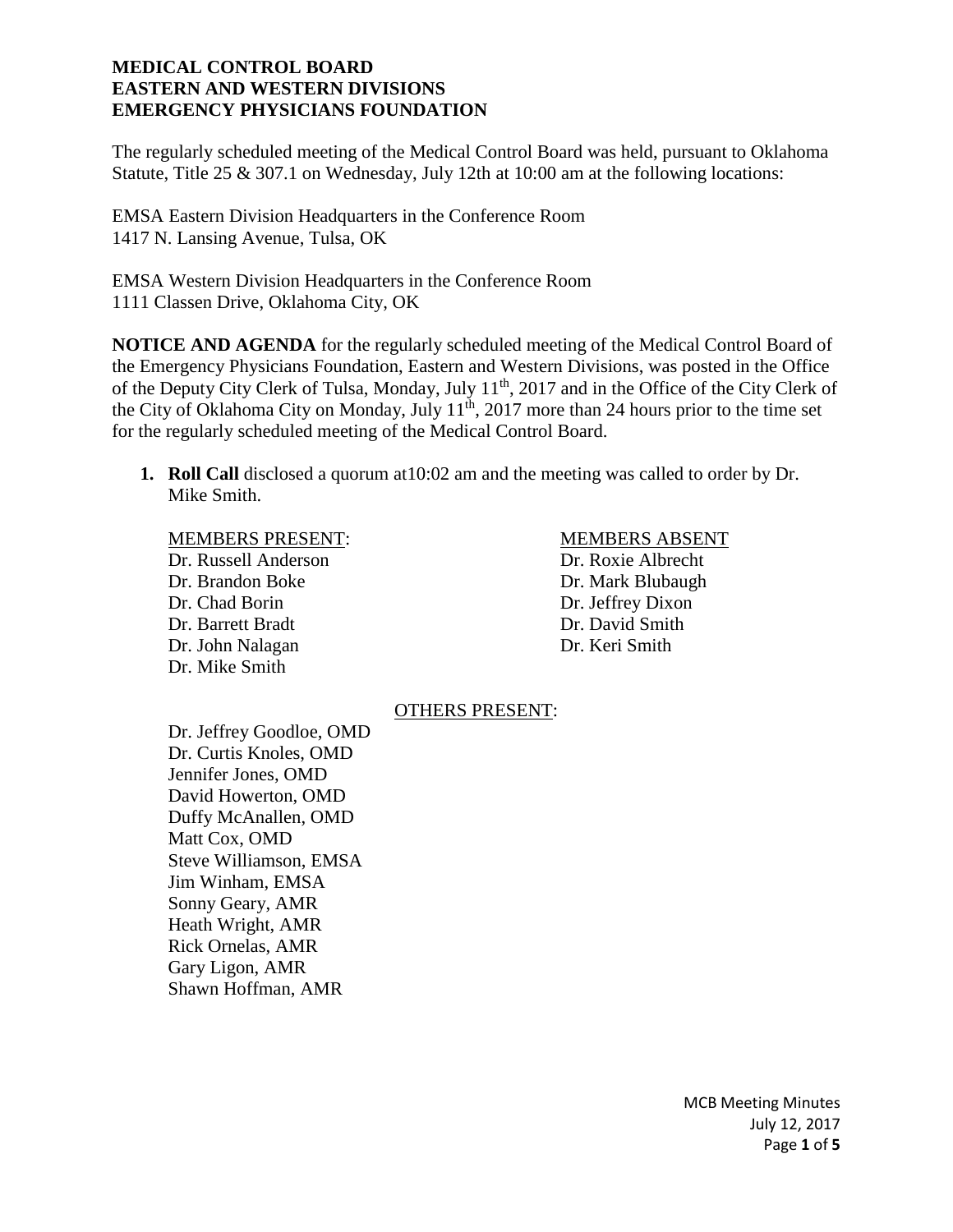#### **2. Review and Approval of July 2017 MCB Meeting Minutes**

| <b>MOTION: Dr. Mike Smith</b>                                                                               | <b>SECOND: Dr. Barrett Bradt</b>                                                                                    |
|-------------------------------------------------------------------------------------------------------------|---------------------------------------------------------------------------------------------------------------------|
| Aye:<br>Dr. Russell Anderson<br>Dr. Brandon Boke<br>Dr. Chad Borin<br>Dr. Barrett Bradt<br>Dr. John Nalagan | <b>ABSENT:</b><br>Dr. Roxie Albrecht<br>Dr. Mark Blubaugh<br>Dr. Jeffrey Dixon<br>Dr. David Smith<br>Dr. Keri Smith |
| Dr. Mike Smith                                                                                              |                                                                                                                     |

## **3. EMSA President Report**

Mr. Williamson gave compliance, late call graph, exclusion summary, and destination hospital reports for April 2017 and May 2017.

## **4. Medical Director Report**

Dr. Goodloe shared that the divert reports are posted for MCB physician review and asked that each MCB physician closely review the data for their represented hospital. . Dr Goodloe thanked Frank Gresh for providing the reports for MCB review.

Dr. Goodloe shared that he has been out on the streets more than normal and is proud to see the fire department, police department and EMSA all getting along very well and delivering competent, efficient clinical care. Looking ahead, the 2018 Protocol Set Development meeting to review all protocols is already scheduled for August. In September, we will be having a strategic planning meeting. The Wichita, KS and Johnson County, KS Medical Directors and their key staff members will be joining us as well to share in strategic planning on a regional basis, contributing each system's best practices.

Dr. Goodloe stated that the FY2017-2018 MCB budget was approved by the city councils for Oklahoma City and Tulsa.

Mr. Williamson asked to see the protocols after they are done to see what could or would have to be changed for coding purposes only.

> MCB Meeting Minutes July 12, 2017 Page **2** of **5**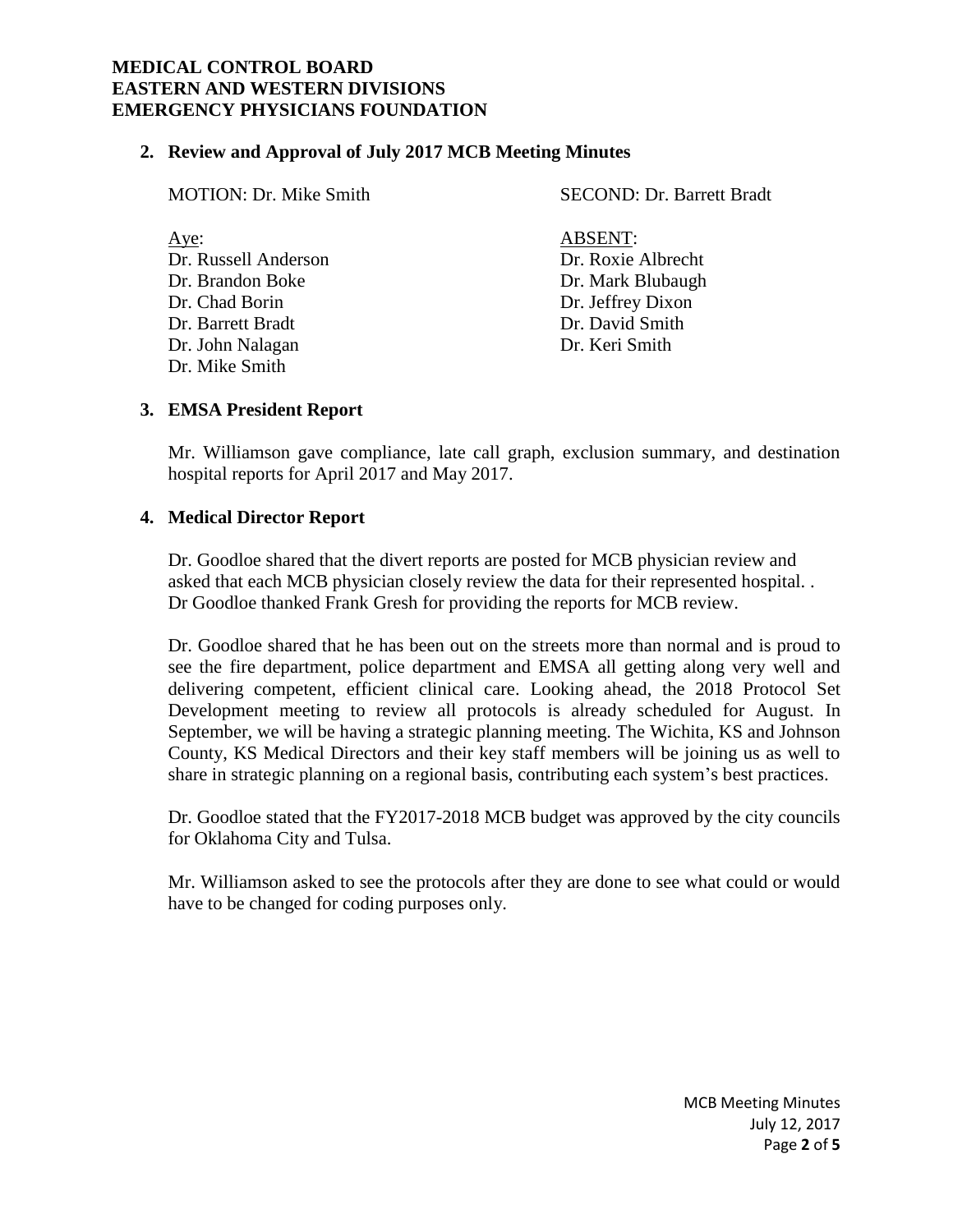## **5. Review and Approval: 17B Categorization of Hospitals**

Dr. Goodloe stated that Midwest City Hospital meets all requirements for a Level 1 Cardiac Arrest Center and the suggested edit to the protocol reflects such.

| <b>MOTION: Dr. Chad Borin</b> | SECOND: Dr. John Nalagan |
|-------------------------------|--------------------------|
| Aye:                          | <b>ABSENT:</b>           |
| Dr. Russell Anderson          | Dr. Roxie Albrecht       |
| Dr. Brandon Boke              | Dr. Mark Blubaugh        |
| Dr. Chad Borin                | Dr. Jeffrey Dixon        |
| Dr. Barrett Bradt             | Dr. David Smith          |
| Dr. John Nalagan              | Dr. Keri Smith           |
| Dr. Mike Smith                |                          |

#### **6. Review and Approval: Tactical EMS Protocol**

Dr. Goodloe shared that the changes to this protocol were prepared primarily by Alf Zeilinger and wished to thank him for working with our office to make these changes. Thanks to Jen Jones for reviewing and formatting the changes provided by Alf as many formatting changes had to be made. The changes made to this protocol are wound care, sleep/wake cycles and in the specified allowable over the counter medications.

MOTION: Dr. Chad Borin SECOND: Dr. Brandon Boke Aye: ABSENT: Dr. Russell Anderson Dr. Roxie Albrecht Dr. Brandon Boke Dr. Mark Blubaugh Dr. Chad Borin Dr. Jeffrey Dixon Dr. Barrett Bradt Dr. David Smith Dr. John Nalagan Dr. Keri Smith

#### **7. Review and Action on Policies:**

Dr. Mike Smith

- Operational Administrative Policy Purchasing
- Operational Administrative Policy *–* Vendor Eligibility
- Operational Administrative Policy *–* Contracts
- Operational Administrative Policy *–* Employee Evaluations
- Operational Administrative Policy *–* Sick Leave
- Operational Administrative Policy *–* Vacation Leave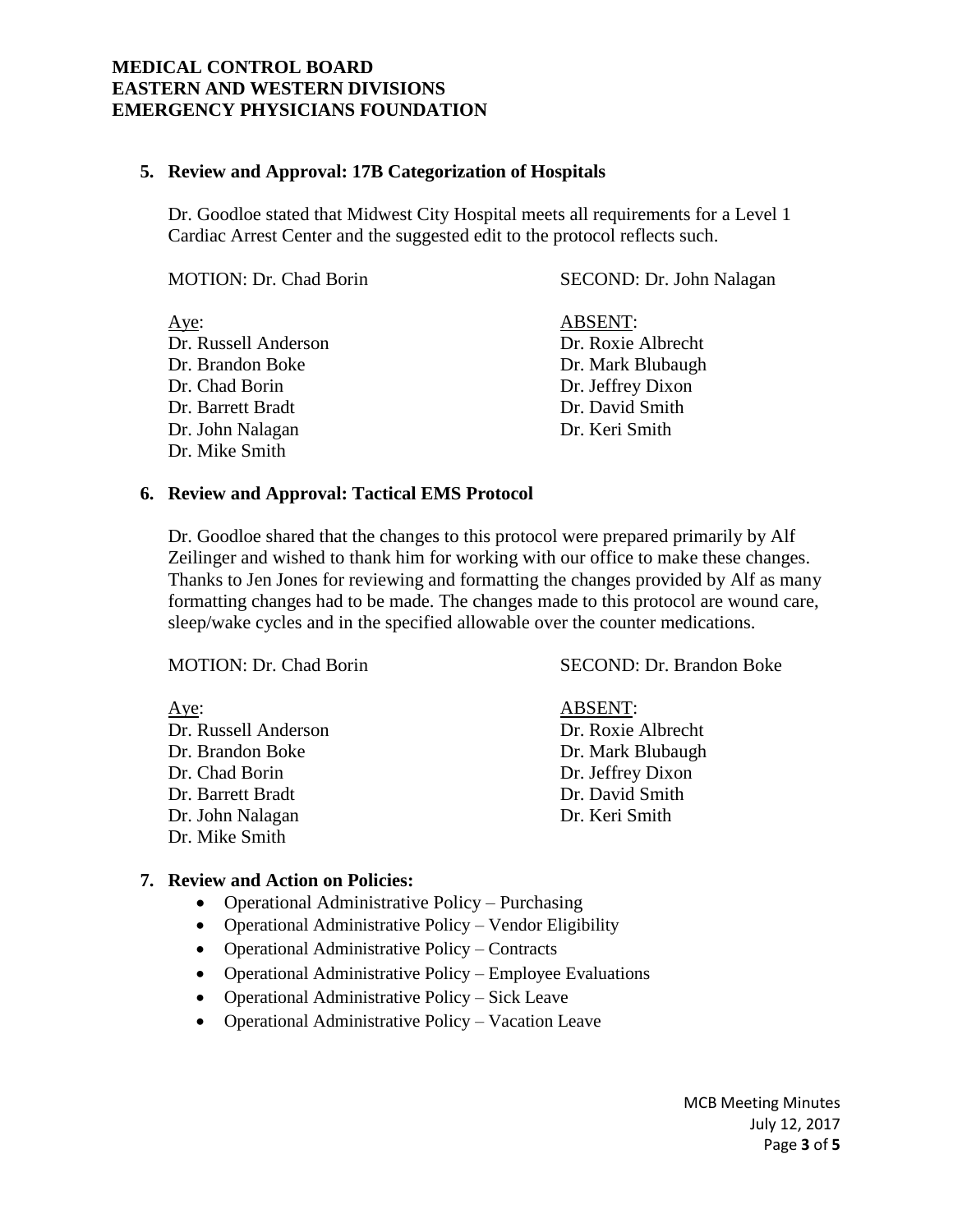Dr. Goodloe stated that the EMSA board has passed multiple compliance-driven policies and asked that the Medical Control Board do the same. The EMSA policies that went to the EMSA Board of Trustees for approval recently initially included Office of the Medical Director personnel and by extension the Medical Control Board physicians with a directive that all would be subjected to EMSA policy. Dr. Goodloe opposed that infrastructure on the basis of the sanctity of the independence of medical oversight in the EMS system. Once he shared this concern on behalf of MCB and OMD, the EMSA Board of Trustees agreed and instructed EMSA executives to strike applicability to MCB and OMD personnel in the EMSA specific policies.

Dr. Goodloe reviewed each of the policies with the Medical Control Board. Mr Williamson asked for the CIO to be involved with software that would be attached to the EMSA server. Dr Goodloe explained that it is already implied in the relevant purchasing policy.

Aye: ABSENT: Dr. Russell Anderson Dr. Roxie Albrecht Dr. Brandon Boke Dr. Mark Blubaugh Dr. Chad Borin Dr. Jeffrey Dixon Dr. Barrett Bradt Dr. David Smith Dr. John Nalagan Dr. Keri Smith Dr. Mike Smith

MOTION: Dr. Chad Borin SECOND: Dr. John Nalagan

# **8. Review and Approval of April and May 2017 MCB Financial Statements**

MOTION: Dr. Russell Anderson SECOND: Dr. Barrett Bradt

Aye: ABSENT: Dr. Russell Anderson Dr. Roxie Albrecht Dr. Brandon Boke Dr. Mark Blubaugh Dr. Chad Borin Dr. Jeffrey Dixon Dr. Barrett Bradt Dr. David Smith Dr. John Nalagan Dr. Keri Smith Dr. Mike Smith

**9. Information Item**

Dr. Goodloe asked the Medical Control Board about what their thoughts would be on ketamine administration by paramedics in our EMS system. Dr. Nalagan brought up his concern that he is not in favor of the paramedics using this drug due to typically short

> MCB Meeting Minutes July 12, 2017 Page **4** of **5**